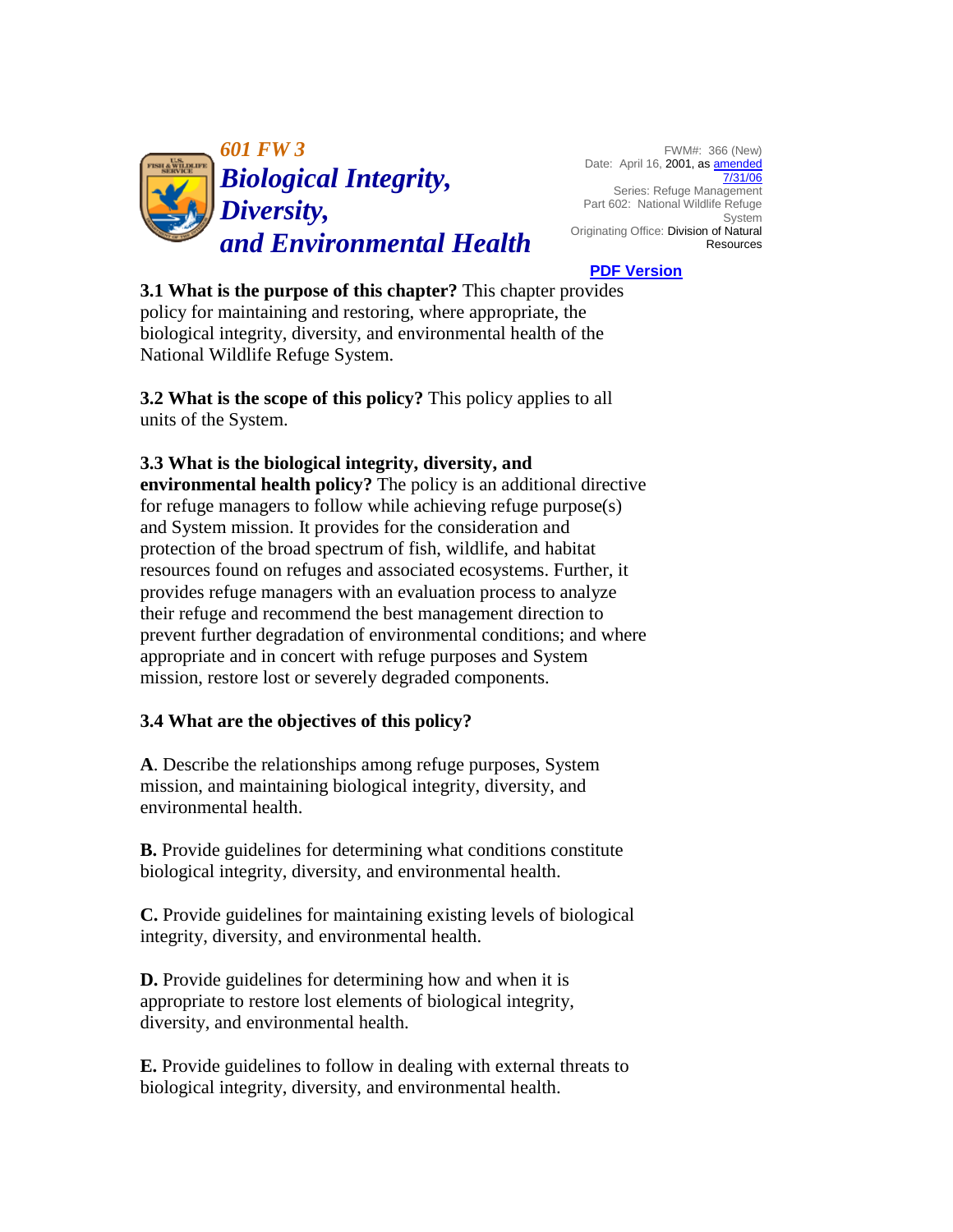**3.5 What are the authorities for this policy?** National Wildlife Refuge System Administration Act of 1966 as amended by the National Wildlife Refuge System Improvement Act of 1997, 16 U.S.C. 668dd-668ee (Refuge Administration Act). Section  $4(a)(4)(B)$  of this law states that "In administering the System, the Secretary shall . . . ensure that the biological integrity, diversity, and environmental health of the System are maintained for the benefit of present and future generations of Americans . . . ." This is one of 14 directives to the Secretary contained within the Refuge Administration Act.

## **3.6 What do these terms mean?**

**A. Biological Diversity.** The variety of life and its processes, including the variety of living organisms, the genetic differences among them, and communities and ecosystems in which they occur.

**B. Biological Integrity.** Biotic composition, structure, and functioning at genetic, organism, and community levels comparable with historic conditions, including the natural biological processes that shape genomes, organisms, and communities.

**C. Environmental Health.** Composition, structure, and functioning of soil, water, air, and other abiotic features comparable with historic conditions, including the natural abiotic processes that shape the environment.

**D. Historic Conditions**. Composition, structure, and functioning of ecosystems resulting from natural processes that we believe, based on sound professional judgment, were present prior to substantial human related changes to the landscape.

**E. Native**. With respect to a particular ecosystem, a species that, other than as a result of an introduction, historically occurred or currently occurs in that ecosystem.

# **3.7 What are the principles underlying this policy?**

**A. Wildlife First.** The Refuge Administration Act, as amended, clearly establishes that wildlife conservation is the singular National Wildlife Refuge System mission. House Report 105-106 accompanying the National Wildlife Refuge System Improvement Act of 1997 states "... the fundamental mission of our System is wildlife conservation: wildlife and wildlife conservation must come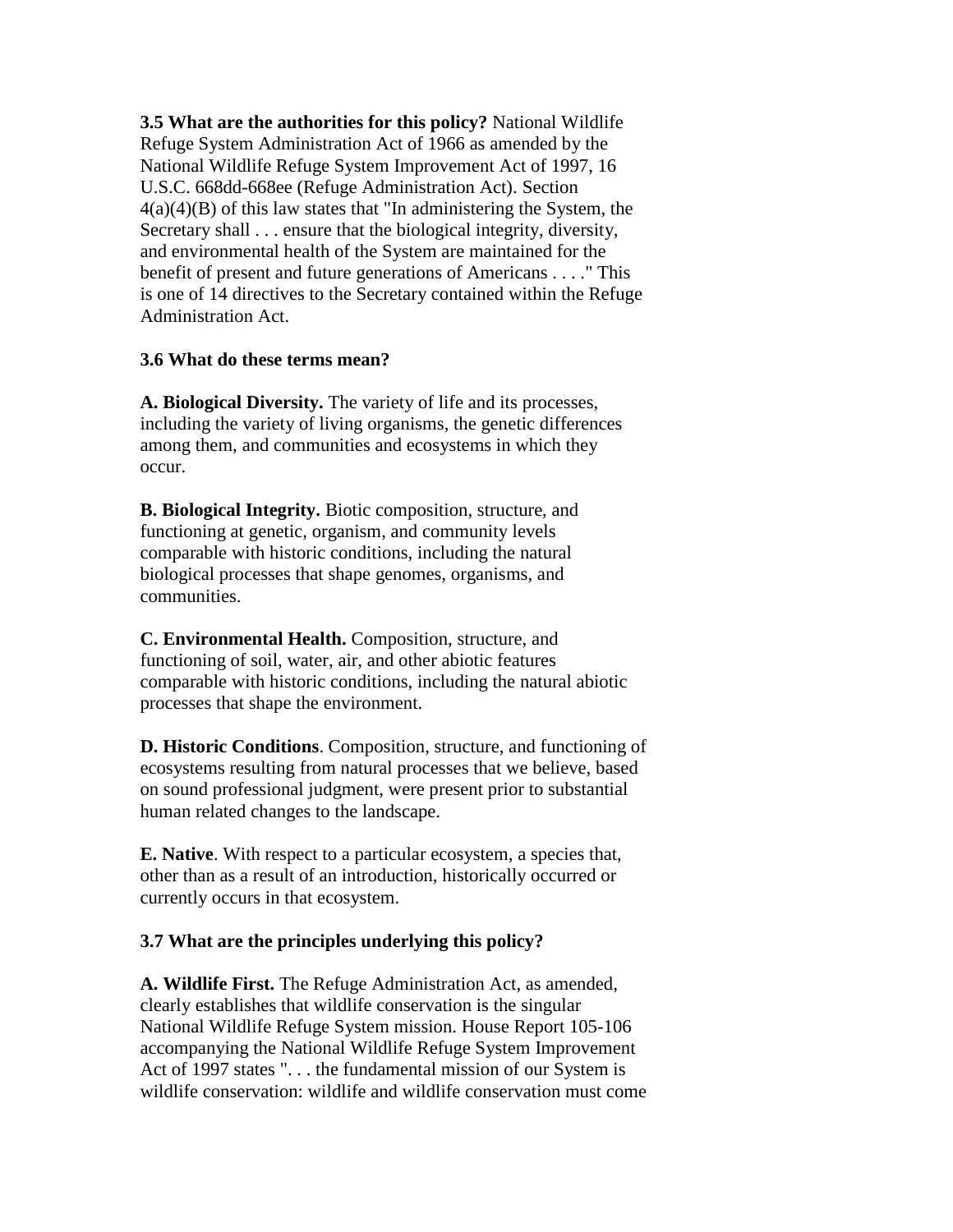first." Biological integrity, diversity, and environmental health are critical components of wildlife conservation.

**B. Accomplishing refuge purposes and maintaining biological integrity, diversity, environmental health of the System.** The Refuge Administration Act states that each refuge will be managed to fulfill refuge purpose(s) as well as to help fulfill the System mission, and we will accomplish these purpose(s) and our mission by ensuring that the biological integrity, diversity, and environmental health of each refuge are maintained, and where appropriate, restored. We base our decisions on sound professional judgment.

**C. Biological integrity, diversity, and environmental health in a landscape context.** Biological integrity, diversity, and environmental health can be described at various landscape scales from refuge to ecosystem, national, and international. Each landscape scale has a measure of biological integrity, diversity, and environmental health dependent on how the existing habitats, ecosystem processes, and wildlife populations have been altered in comparison to historic conditions. Levels of biological integrity, diversity, and environmental health vary among refuges, and often within refuges over time. Individual refuges contribute to biological integrity, diversity, and environmental health at larger landscape scales, especially when they support populations and habitats that have been lost at an ecosystem, national, or even international scale. In pursuit of refuge purposes, individual refuges may at times compromise elements of biological integrity, diversity, and environmental health at the refuge scale in support of those components at larger landscape scales. When evaluating the appropriate management direction for refuges, refuge managers will consider their refuges' contribution to biological integrity, diversity, and environmental health at multiple landscape scales.

**D. Maintenance and restoration of biological integrity, diversity, and environmental health.** We will, first and foremost, maintain existing levels of biological integrity, diversity, and environmental health at the refuge scale. Secondarily, we will restore lost or severely degraded elements of integrity, diversity, environmental health at the refuge scale and other appropriate landscape scales where it is feasible and supports achievement of refuge purpose(s) and System mission.

**E. Wildlife and Habitat Management.** Management, ranging from preservation to active manipulation of habitats and populations, is necessary to maintain biological integrity, diversity,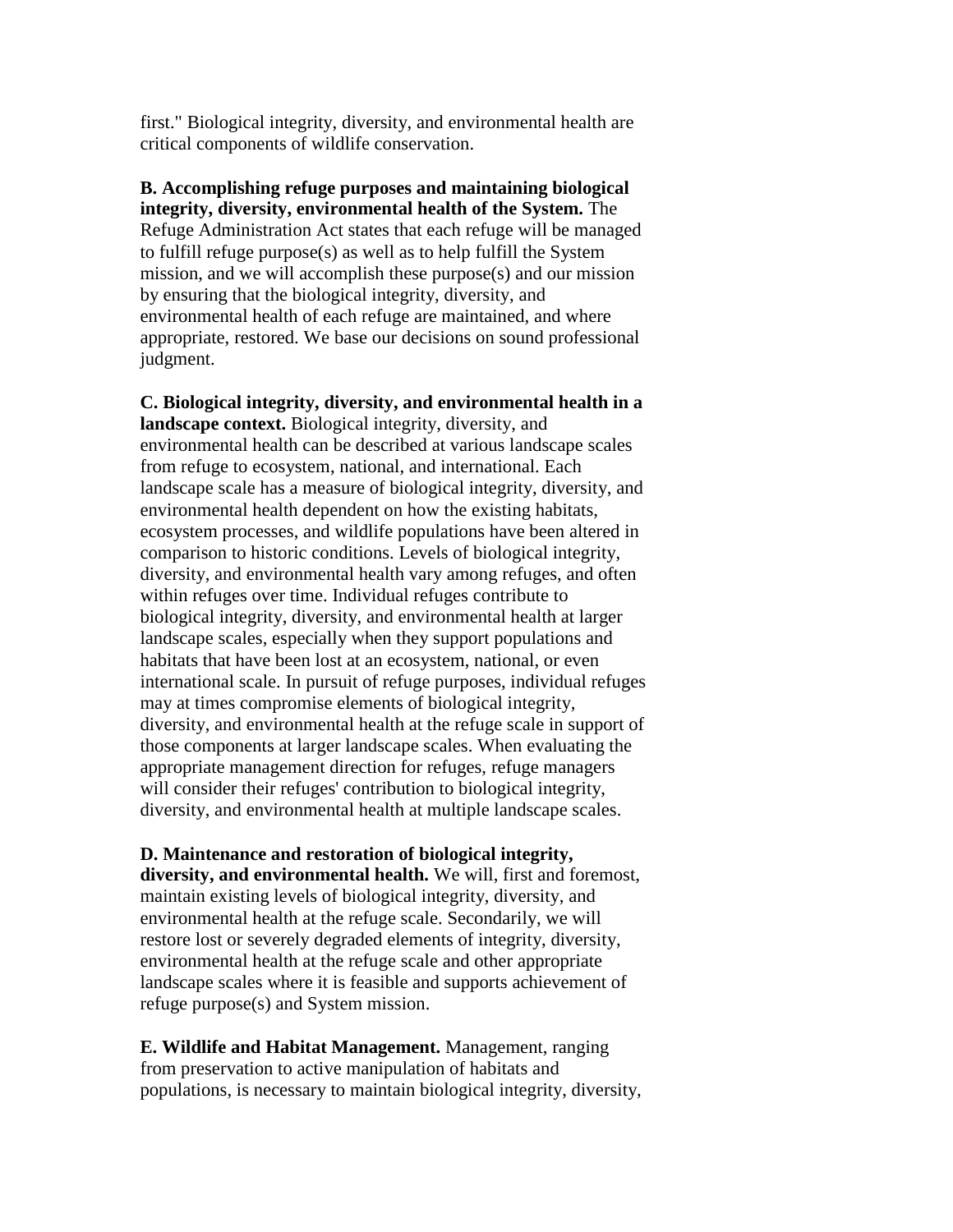and environmental health. We favor management that restores or mimics natural ecosystem processes or functions to achieve refuge purpose(s). Some refuges may differ from the frequency and timing of natural processes in order to meet refuge purpose(s) or address biological integrity, diversity, and environmental health at larger landscape scales.

**F. Sound Professional Judgment.** Refuge managers will use sound professional judgment when implementing this policy primarily during the comprehensive conservation planning process to determine: the relationship between refuge purpose(s) and biological integrity, diversity, and environmental health; what conditions constitute biological integrity, diversity, and environmental health; how to maintain existing levels of all three; and, how and when to appropriately restore lost elements of all three. These determinations are inherently complex. Sound professional judgment incorporates field experience, knowledge of refuge resources, refuge role within an ecosystem, applicable laws, and best available science including consultation with others both inside and outside the Service.

**G. Public Use**. The priority wildlife-dependent public uses, established by the National Wildlife Refuge System Improvement Act of 1997, are not in conflict with this policy when determined to be compatible. The directives of this policy do not generally entail exclusion of visitors or elimination of public use structures; e.g., boardwalks and observation towers. However, maintenance and/or restoration of biological integrity, diversity, and environmental health may require spatial or temporal zoning of public use programs and associated infrastructures. General success in maintaining or restoring biological integrity, diversity, and environmental health will produce higher quality opportunities for wildlife-dependent public use.

### **3.8 What are our responsibilities?**

### **A. Director.**

**(1)** Provides national policy, goals and objectives for maintaining and restoring the biological integrity, diversity, and environmental health of the System.

**(2)** Ensures that national plans and partnerships support maintaining and restoring the biological integrity, diversity, and environmental health of the System.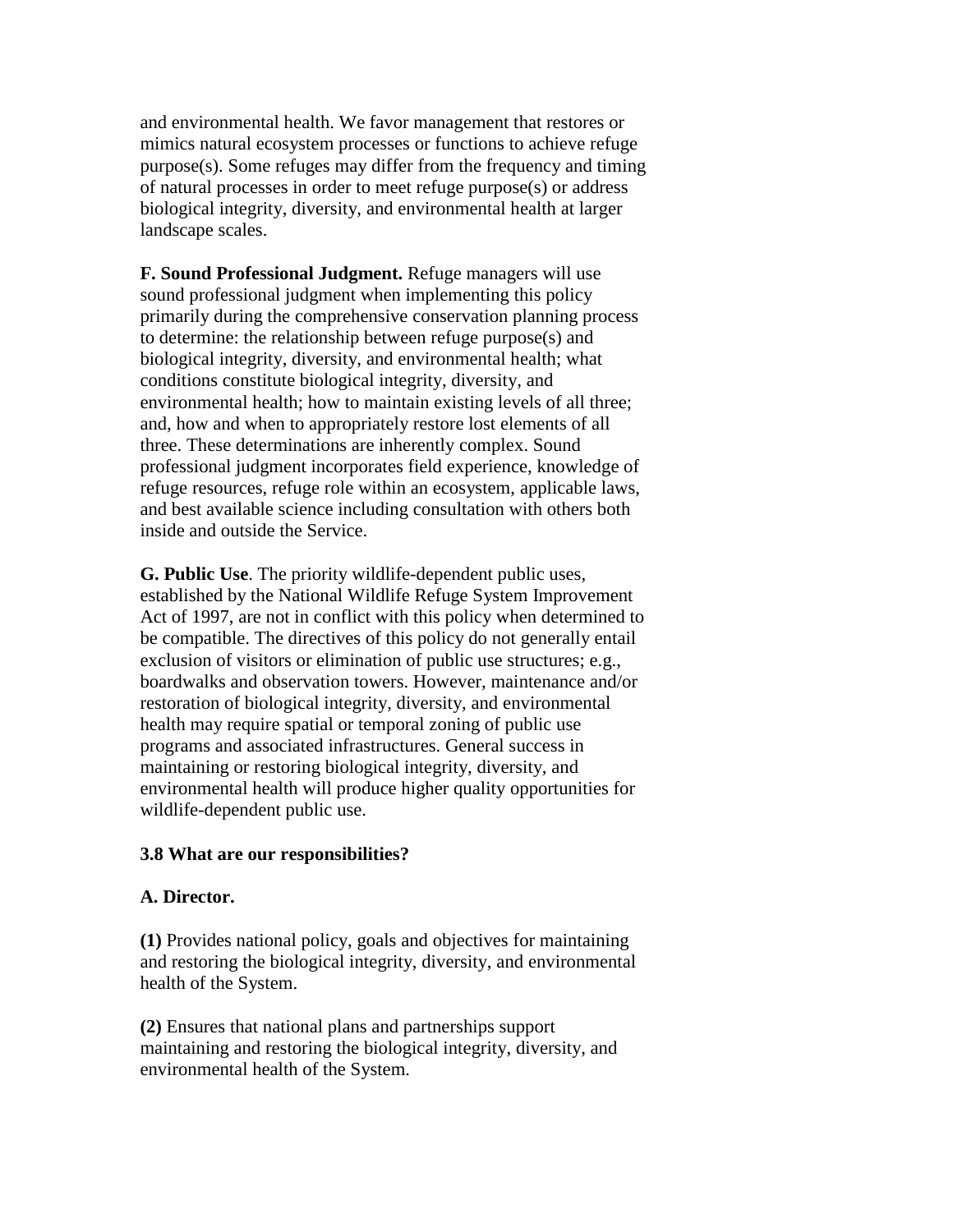**(3)** Ensures that the national land acquisition strategy for the System is designed to enhance the biological integrity, diversity, and environmental health of the System at all landscape scales.

# **B. Regional Director.**

**(1)** Provides regional policy, goals and objectives for maintaining and restoring the biological integrity, diversity, and environmental health of the System, including guidance to resolve any conflicts with biological integrity, diversity, and environmental health at an individual refuge versus at the larger landscape scales.

**(2)** Ensures that regional and ecosystem plans, and regional partnerships support maintaining and restoring the biological integrity, diversity, and environmental health of the System.

**(3)** Resolves conflicts that arise between maintaining biological integrity, diversity, and environmental health at the refuge level landscape scale versus at larger landscape scales.

# **C. Regional Chief.**

**(1)** Ensures that individual refuge comprehensive conservation plans support maintaining and restoring the biological integrity, diversity, and environmental health of the System.

**(2)** Reviews and ensures those refuge management programs that occur on many refuges (e.g., fire management) are consistent with this policy.

# **D. Refuge Manager.**

**(1)** Follows the procedure outlined in paragraph [3.9.](https://www.fws.gov/policy/601fw3.html#3.9)

**(2)** Incorporate the principles of this policy into all refuge management plans and actions.

**3.9 How do we implement this policy?** The Director, Regional Directors, Regional Chiefs, and Refuge Managers will carry out their responsibilities specified in paragraph [3.8.](https://www.fws.gov/policy/601fw3.html#3.8) In addition, refuge managers will carry out the following tasks:

**A.** Identify the refuge purpose(s), legislative responsibilities, refuge role within the ecosystem, and System mission.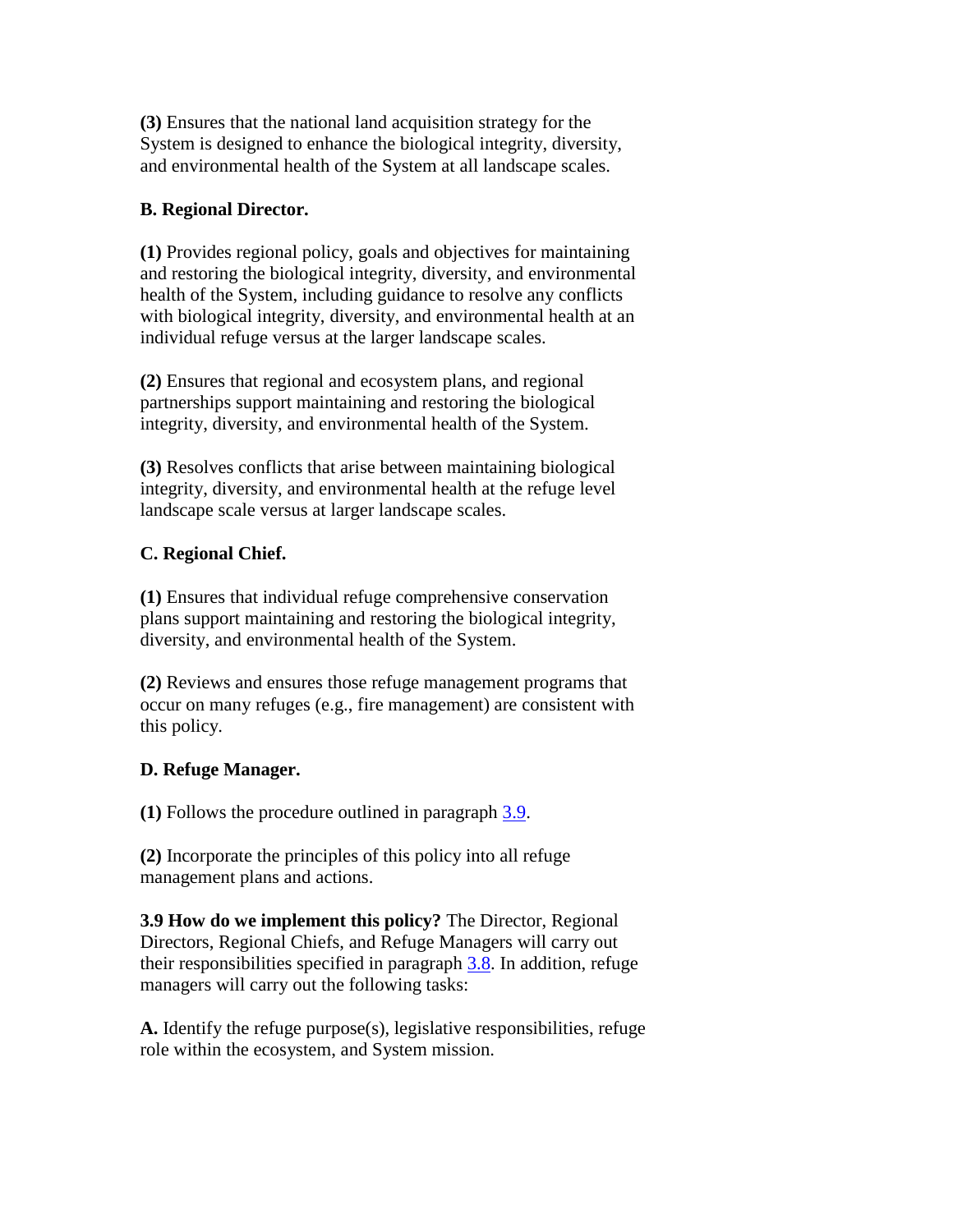**B**. Assess the current status of biological integrity, diversity, and environmental health through baseline vegetation, population surveys and studies, and any other necessary environmental studies.

**C.** Assess historic conditions and compare them to current conditions. This will provide a benchmark of comparison for the relative intactness of ecosystems' functions and processes. This assessment should include the opportunities and limitations to maintaining and restoring biological integrity, diversity, and environmental health.

**D.** Consider the refuge's importance to refuge, ecosystem, national, and international landscape scales of biological integrity, diversity, and environmental health. Also, identify the refuge's roles and responsibilities within the Regional and System administrative levels.

**E.** Consider the relationships among refuge purpose(s) and biological integrity, diversity and environmental health, and resolve conflicts among them.

**G.** Through the comprehensive conservation planning process, interim management planning, or compatibility reviews, determine the appropriate management direction to maintain and, where appropriate, restore, biological integrity, diversity, and environmental health, while achieving refuge purpose(s).

**H.** Evaluate the effectiveness of our management by comparing results to desired outcomes. If the results of our management strategies are unsatisfactory, assess the causes of failure and adapt our strategies accordingly.

**3.10 What factors do we consider when maintaining and restoring biological integrity, diversity, and environmental health?** We plan for the maintenance and restoration of biological integrity, diversity, and environmental health while considering all three in an integrated and holistic manner. The highest measure of biological integrity, diversity, and environmental health is viewed as those intact and self-sustaining habitats and wildlife populations that existed during historic conditions.

### **A. Biological Integrity.**

**(1)** We evaluate biological integrity by examining the extent to which biological composition, structure, and function has been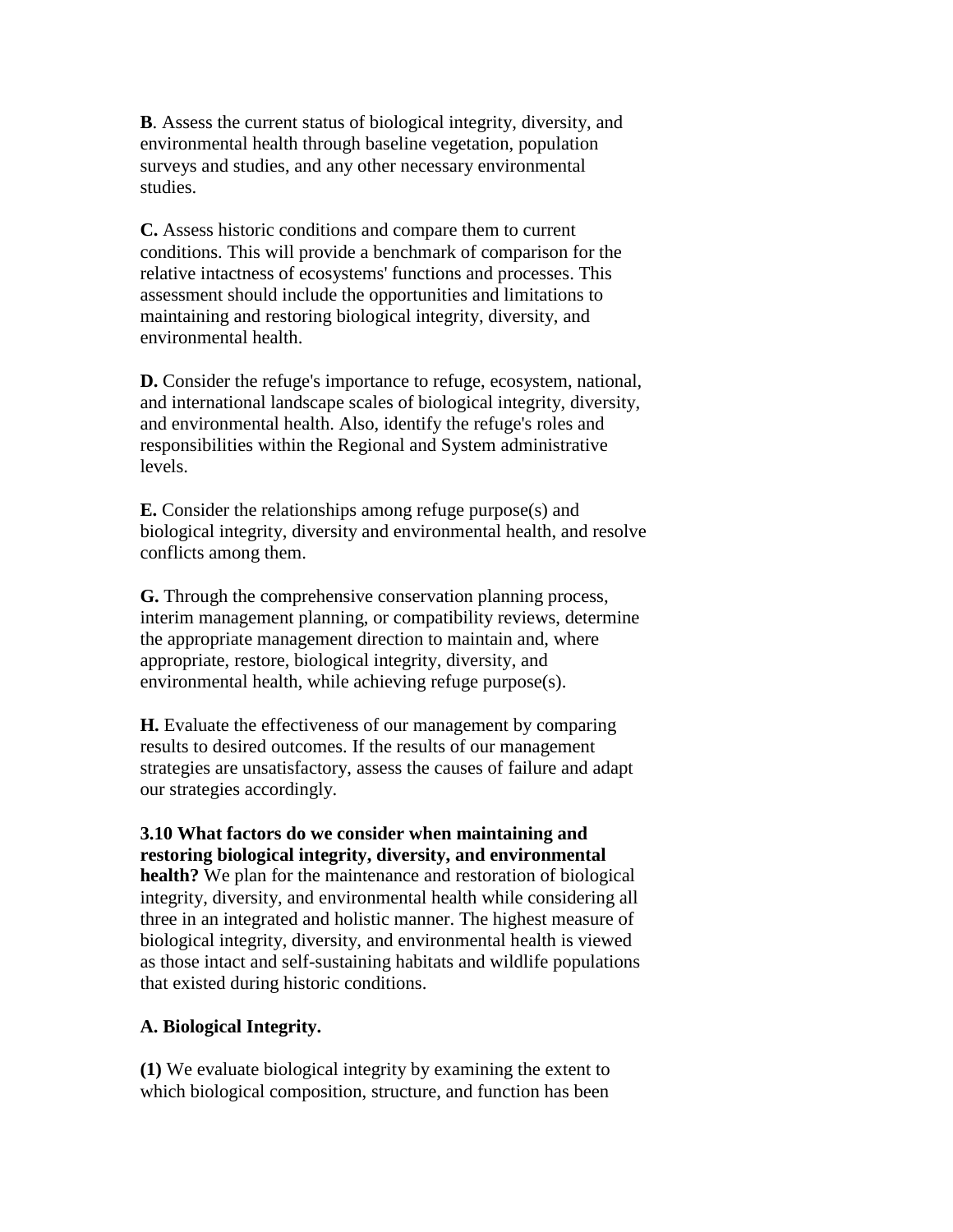altered from historic conditions. Biological composition refers to biological components such as genes, populations, species, and communities. Biological structure refers to the organization of biological components, such as gene frequencies, social structures of populations, food webs of species, and niche partitioning within communities. Biological function refers to the processes undergone by biological components, such as genetic recombination, population migration, the evolution of species, and community succession [see  $602$  FW 3.4C(1)(e), Planning Area and Data Needs].

(**2)** Biological integrity lies along a continuum from a biological system extensively altered by significant human impacts to the landscape to a completely natural system. No landscape retains absolute biological integrity, diversity, and environmental health. However, we strive to prevent the further loss of natural biological features and processes; i.e., biological integrity.

**(3)** Maintaining or restoring biological integrity is not the same as maximizing biological diversity. Maintaining biological integrity may entail managing for a single species or community at some refuges and combinations of species or communities at other refuges. For example, a refuge may contain critical habitats for an endangered species. Maintaining that habitat (and, therefore, that species), even though it may reduce biological diversity at the refuge scale, helps maintain biological integrity and diversity at the ecosystem or national landscape scale.

**(4)** In deciding which management activities to conduct to accomplish refuge purpose(s) while maintaining biological integrity, we start by considering how the ecosystem functioned under historic conditions. For example, we consider the natural frequency and timing of processes such as flooding, fires, and grazing. Where it is not appropriate to restore ecosystem function, our refuge management will mimic these natural processes including natural frequencies and timing to the extent this can be accomplished.

**(5)** We may find it necessary to modify the frequency and timing of natural processes at the refuge scale to fulfill refuge purpose(s) or to contribute to biological integrity at larger landscape scales. For example, under historic conditions, an area may have flooded only a few times per decade. Migratory birds dependent upon wetlands may have used the area in some years, and used other areas that flooded in other years. However, many wetlands have been converted to agriculture or other land uses, the remaining wetlands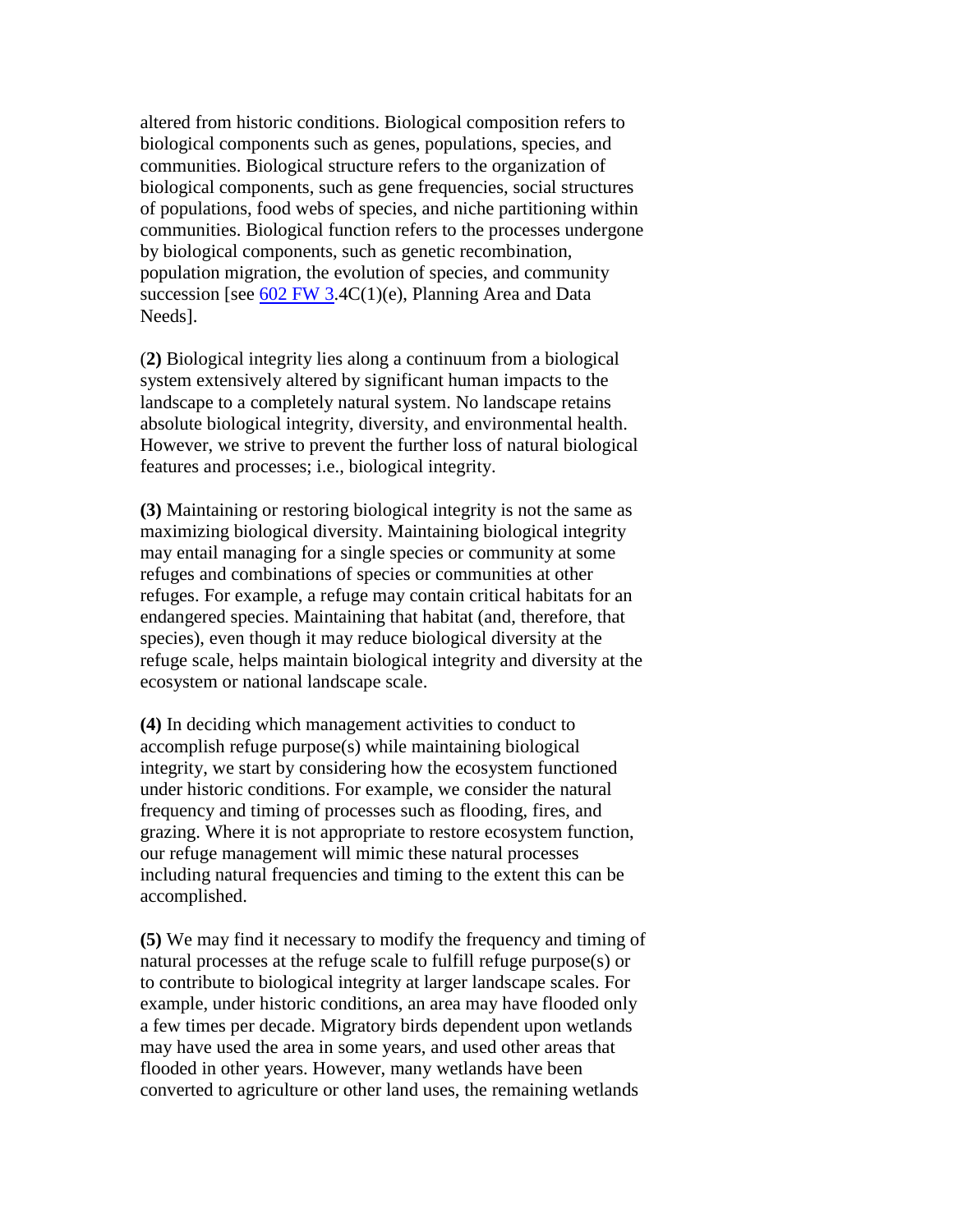must produce more habitat, more consistently, to support wetlanddependent migratory birds. Therefore, to conserve these migratory bird populations at larger landscape scales, we may flood areas more frequently and for longer periods of time than they were flooded historically.

# **B. Biological Diversity.**

**(1)** We evaluate biological diversity at various taxonomic levels, including class, order, family, genus, species, subspecies, and--for purposes of Endangered Species Act implementation--distinct population segment. These evaluations of biological diversity begin with population surveys and studies of flora and fauna. The System's focus is on native species and natural communities such as those found under historic conditions [see  $602$  FW 3.4C(1)(e)]. The Natural Heritage Network databases for respective States should prove a valuable tool for this initial evaluation.

**(2)** We also evaluate biological diversity at various landscape scales, including refuge, ecosystem, national, and international. On refuges, we typically focus our evaluations of biological diversity at the refuge scale; however, these refuge evaluations can contribute to assessments at larger landscape scales.

**(3)** We strive to maintain populations of breeding individuals that are genetically viable and functional. We provide for the breeding, migrating, and wintering needs of migratory species. We also strive to maximize the size of habitat blocks and maintain connectivity between blocks of habitats, unless such connectivity causes adverse effects on wildlife or habitat (e.g., by facilitating the spread of invasive species).

**(4)** At the community level, the most reliable indicator of biological diversity is plant community composition. We use the National Vegetation Classification System to identify biological diversity at this level.

# **C. Environmental Health.**

**(1)** We evaluate environmental health by examining the extent to which environmental composition, structure, and function have been altered from historic conditions. Environmental composition refers to abiotic components such as air, water, and soils, all of which are generally interwoven with biotic components (e.g., decomposers live in soils). Environmental structure refers to the organization of abiotic components, such as atmospheric layering,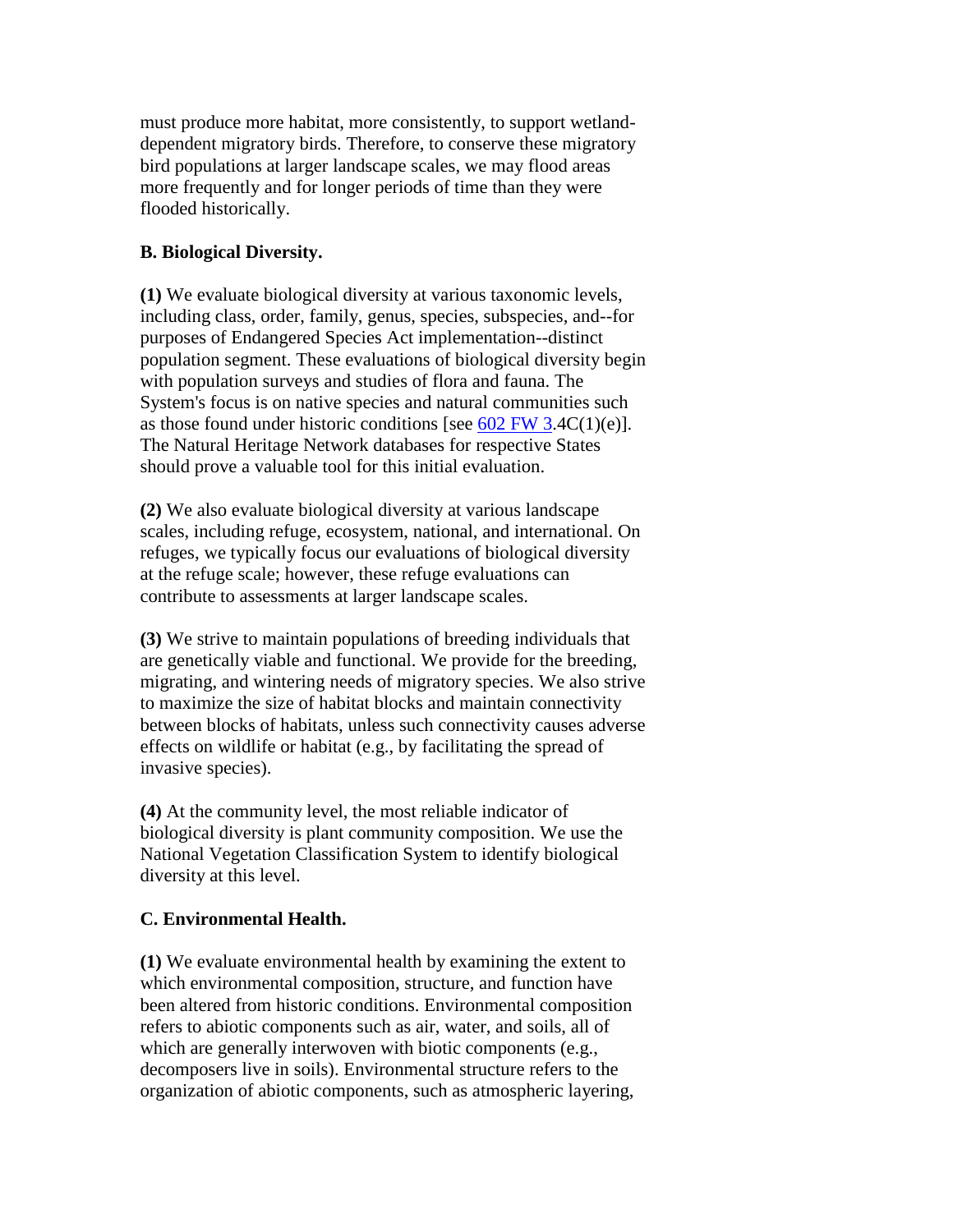aquifer structure, and topography. Environmental function refers to the processes undergone by abiotic components, such as wind, tidal regimes, evaporation, and erosion. A diversity of abiotic composition, structure, and function tends to support a diversity of biological composition, structure, and function [see [602 FW](https://www.fws.gov/policy/602fw3.html)  [3.](https://www.fws.gov/policy/602fw3.html)4C(1)(e), Planning Area and Data Needs].

**(2)** We are especially concerned with environmental features as they affect all living organisms. For example, at the genetic level, we manage for environmental health by preventing chemical contamination of air, water, and soils that may interfere with reproductive physiology or stimulate high rates of mutation. Such contamination includes carcinogens and other toxic substances that are released within or outside of refuges.

**(3)** At the population and community levels, we consider the habitat components of food, water, cover, and space. Food and water may become contaminated with chemicals that are not naturally present. Activities such as logging and mining or structures such as buildings and fences may modify security or thermal cover. Unnatural noise and light pollution may also compromise migration and reproduction patterns. Unnatural physical structures, including buildings, communication towers, reservoirs, and other infrastructure, may displace space or may be obstacles to wildlife migration. Refuge facility construction and maintenance projects necessary to accomplish refuge purpose(s) should be designed to minimize their impacts on the environmental health of the refuge.

## **3.11 How do we apply our management strategies to maintain and restore biological integrity, diversity, and environmental health?**

**A.** We strive to manage in a holistic manner the combination of biological integrity, diversity, and environmental health. We balance all three by considering refuge purpose(s), System mission, and landscape scales. Considered independently, management strategies to maintain and restore biological integrity, diversity, and environmental health may conflict.

**B.** For example, physical structures and chemical applications are often necessary to maintain biological integrity and to fulfill refuge purpose(s). We may use dikes and water control structures to maintain and restore natural hydrological cycles, or use rotenone to eliminate invasive carp from a pond. These unnatural physical alterations and chemical applications would compromise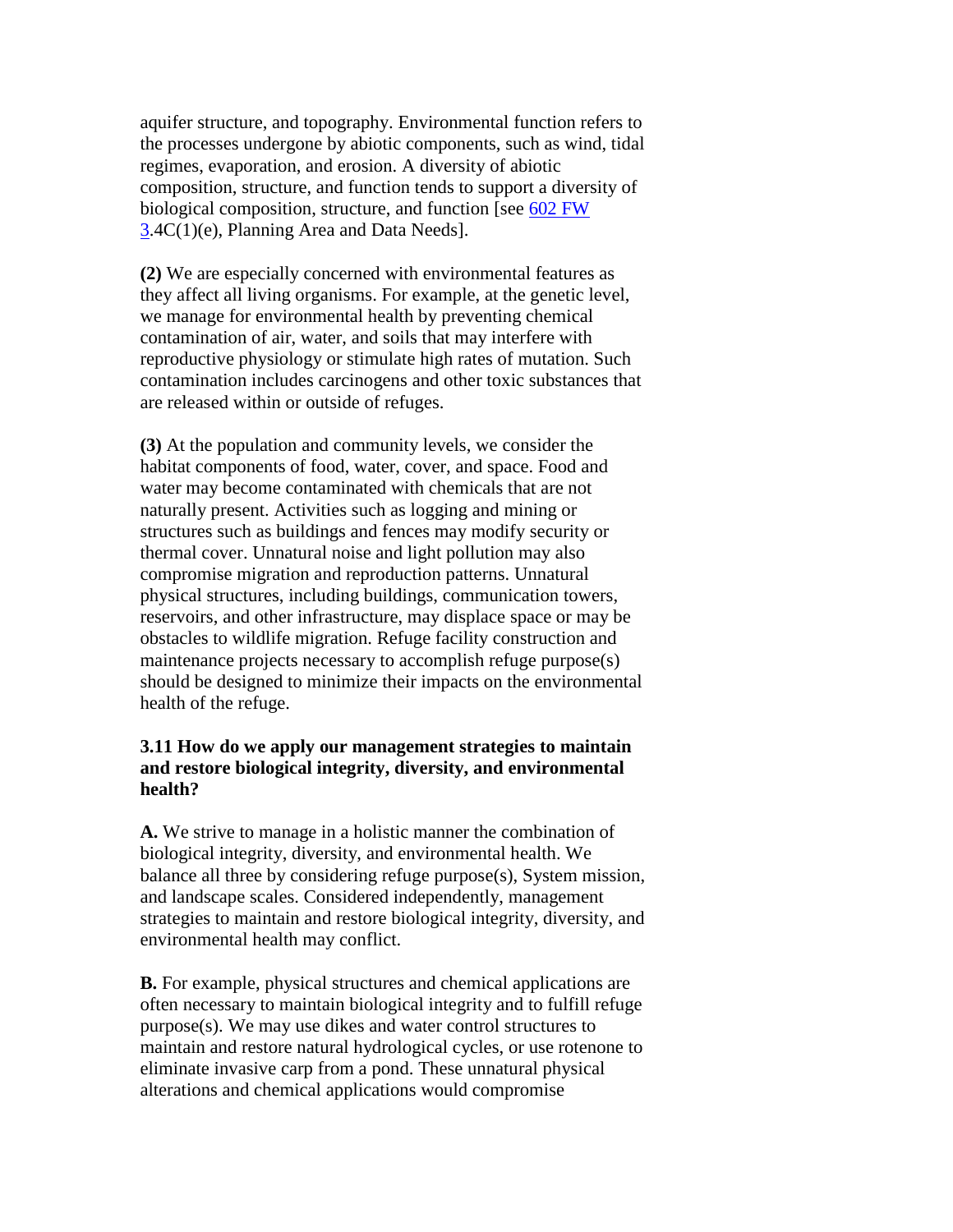environmental health if considered in isolation, but they may be appropriate management actions for maintaining biological integrity and accomplishing refuge purpose(s).

**C.** We may remove physical structures to promote endangered species recovery in some areas, or we may remove plants or animals to protect structures, depending upon refuge purpose(s). Unless we determine that a species was present in the area of a refuge under historic conditions, we will not introduce or maintain the presence of that species for the purpose of biological diversity. We may make exceptions where areas are essential for the conservation of a threatened or endangered species and suitable habitats are not available elsewhere. In such cases, we strive to minimize unnatural effects and to restore or maintain natural processes and ecosystem components to the extent practicable without jeopardizing refuge purpose(s).

### **3.12 How do we incorporate information from historic conditions into our management decisions?**

**A.** Maintaining biological integrity, diversity, and environmental health requires an ecological frame of reference. A frame of reference allows us to contrast current conditions of our resources with historic conditions. The reference guides us in two ways. It provides information on how the landscape looked prior to changes in land use that destroyed and fragmented habitats and resulted in diminished wildlife populations and the extirpation or extinction of species. It also allows us to examine how natural ecosystems function and maintain themselves. We use these conditions as a frame of reference in which to develop goals and objectives.

**B.** We use historical conditions as the frame of reference to identify composition, structure, and functional processes that naturally shaped ecosystems. We especially seek to identify keystone species, indicator species, and types of communities that occurred during the frame of reference. We also seek to ascertain basic information on natural ecosystem structure such as predator/prey relationships and distribution of plant communities. Finally, we seek to identify the scale and frequency of processes that accompanied these components and structures, such as fire regimes, flooding events, and plant community succession. Where appropriate and feasible, we also pursue biological integrity, diversity, and environmental health by eliminating unnatural biotic and abiotic features and processes not necessary to accomplish refuge purpose(s).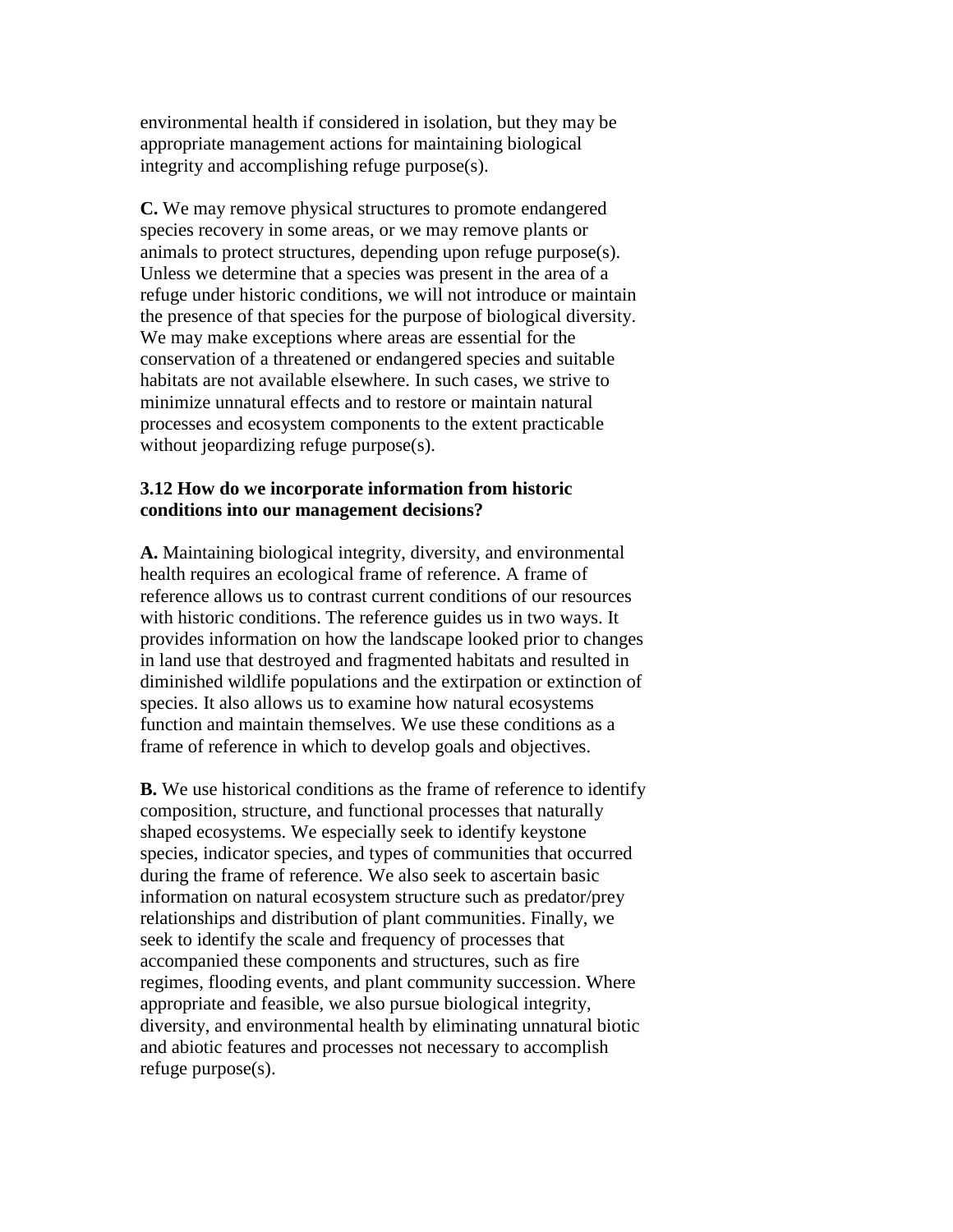**C.** We do not expect, however, to reconstruct a complete inventory of components, structures, and functions for any successional stage occurring during the frame of reference. Rather, we use sound professional judgment to fit the pieces to create a conceptual picture of our resources under historic conditions.

**D.** We ensure that our management activities result in the establishment of a community that fits within what we reasonably believe to have been the natural successional series, unless doing so conflicts with accomplishing refuge purpose(s). We may choose to maintain nonclimax communities pursuant to refuge purpose(s) or for maintaining biological integrity, diversity, and environmental health at the regional, national, or international landscape scale. We favor techniques such as fire or flooding that mimic or result in natural processes to maintain these nonclimax communities. However, where it will support fulfillment of refuge purpose(s), we allow or, if necessary, encourage natural succession to proceed.

### **3.13 Where do we get information on historic conditions?**

**A.** Information on historic conditions may be historical, archeological, or other. Historical information includes the written and, in some cases, the pictographic accounts of Native Americans, explorers, surveyors, traders, and early settlers. Archeological information comes from collections of cultural artifacts maintained by scientific institutions. We may obtain other data from a range of sources, including research, soil sediments, and tree rings.

**B.** We obtain information on historic conditions from our investigations and from partners in academia, conservation organizations, and other Federal, State, Tribal, and local government agencies. In many cases, we use historical vegetation maps to provide data. Such historical maps are usually drawn at relatively coarse scales, perhaps to the level of vegetation alliance. Generally a comprehensive historical list of plant and animal species is not available or necessary. We will base the determination of natural species and ecosystem composition on sound professional judgment. We periodically update our information on historic conditions with results from ongoing historical, archeological, and other studies.

### **3.14 How do we manage populations to maintain and restore biological integrity, diversity, and environmental health?**

**A.** We encourage cooperation and coordination with State fish and wildlife management agencies in setting refuge population goals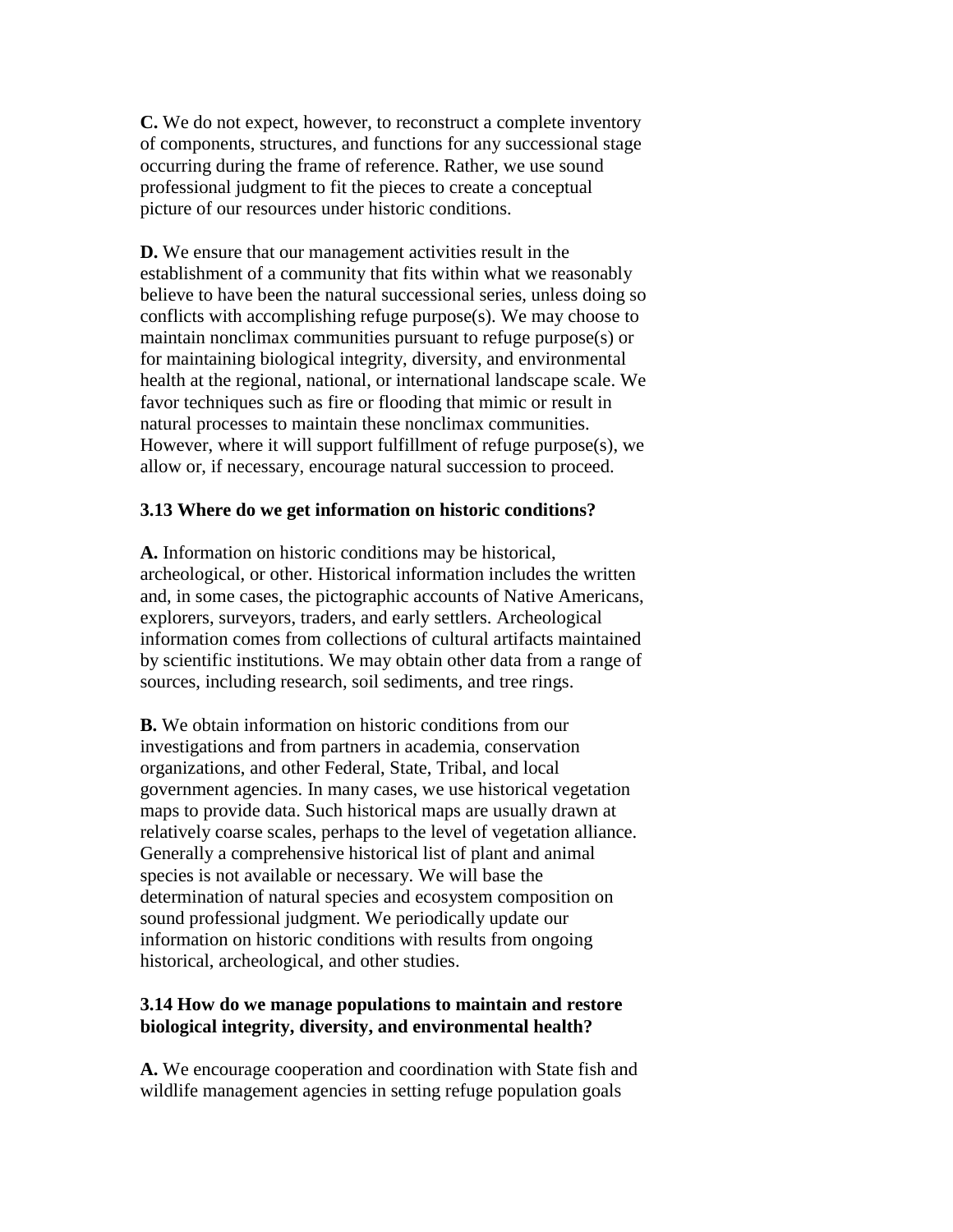and objectives. To the extent practicable, our regulations pertaining to fishing or hunting of resident wildlife within the System are consistent with State fish and wildlife laws, regulations, and management plans.

**B.** We maintain, or contribute to the maintenance of, populations of native species. We design our wildlife population management strategies to support accomplishing refuge purpose(s) while maintaining or restoring biological integrity, diversity, and environmental health. We formulate refuge goals and objectives for population management by considering natural densities, social structures, and population dynamics at the refuge level, and population objectives set by national plans and programs-- such as the North American Waterfowl Management Plan--in which the System is a partner.

**C.** Natural densities are relatively stable for some species and variable for others. We manage populations for natural densities and levels of variation, while assuring that densities of endangered or otherwise rare species are sufficient for maintaining viable populations. We consider population parameters such as sex ratios and age class distributions when managing populations to maintain and restore where appropriate biological integrity, diversity, and environmental health.

**D.** On some refuges, including many of those having the purpose of migratory bird conservation, we establish goals and objectives to maintain densities higher than those that would naturally occur at the refuge level because of the loss of surrounding habitats. We more closely approximate natural levels at larger landscape scales, such as flyways, by maintaining higher densities at the refuge level.

**E.** We do not, however, allow densities to reach excessive levels that result in adverse effects on wildlife and habitat. The effects of producing densities that are too high may include disease, excessive nutrient accumulation, and the competitive exclusion of other species. We use planning and sound professional judgment to determine prudent limits to densities.

**F.** Where practical, we support the reintroduction of extirpated native species. We consider such reintroduction in the context of surrounding landscapes. We do not introduce species on refuges outside their historic range or introduce species if we determine that they were naturally extirpated, unless such introduction is essential for the survival of a species and prescribed in an endangered species recovery plan, or is essential for the control of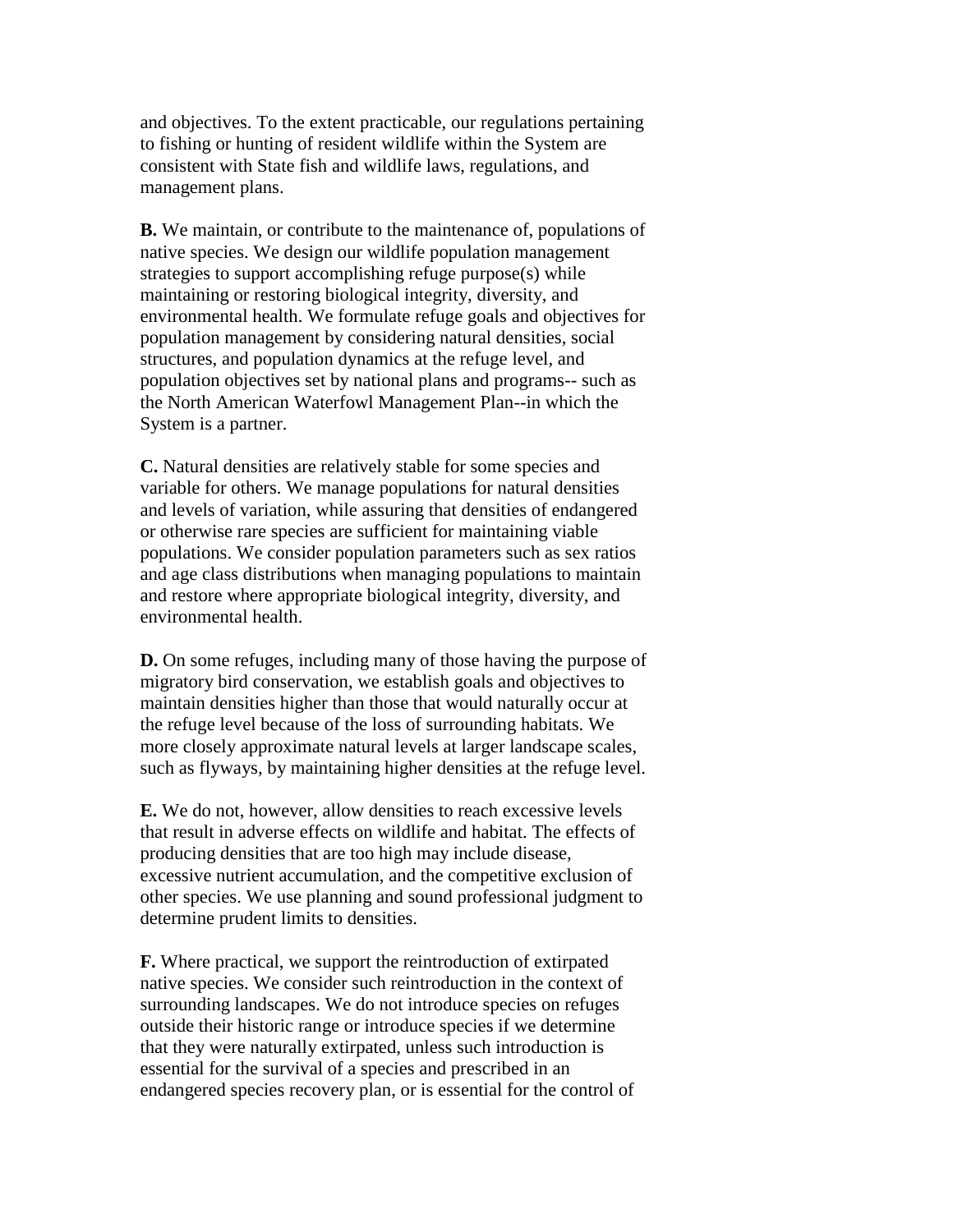an invasive species and prescribed in an integrated pest management plan.

## **3.15 How do we manage habitats to maintain and restore biological integrity, diversity, environmental health?**

**A.** We will, first and foremost, maintain existing levels of biological integrity, diversity, and environmental health at the refuge scale. Following that, we will restore lost or degraded elements of biological integrity, diversity, and environmental health at all landscape scales where it is feasible and supports fulfillment of refuge purposes.

**B.** Our habitat management plans call for the appropriate management strategies that mimic historic conditions while still accomplishing refuge objectives. For example, prescribed burning can simulate natural fire regimes or water level management can mimic natural hydrological cycles. Farming, haying, logging, livestock grazing, and other extractive activities are permissible habitat management practices only when prescribed in plans to meet wildlife or habitat management objectives, and only when more natural methods, such as fire or grazing by native herbivores, cannot meet refuge goals and objectives.

**C.** We do not allow refuge uses or management practices that result in the maintenance of non-native plant communities unless we determine there is no feasible alternative for accomplishing refuge purpose(s). For example, where we do not require farming to accomplish refuge purpose(s), we cease farming and strive to restore natural habitats. Where feasible and consistent with refuge purpose(s), we restore degraded or modified habitats in the pursuit of biological integrity, diversity, and environmental health. We use native seed sources in ecological restoration. We do not use genetically modified organisms in refuge management unless we determine their use is essential to accomplishing refuge purpose(s) and the Regional Chief, National Wildlife Refuge System, approves the use.

**(1)** This delegation covers agricultural crops only. For genetically modified organisms other than GMCs, such as trees or fish, Director approval is required.

**(2)** A request for approval can cover just one refuge, or it can cover multiple units within a refuge complex.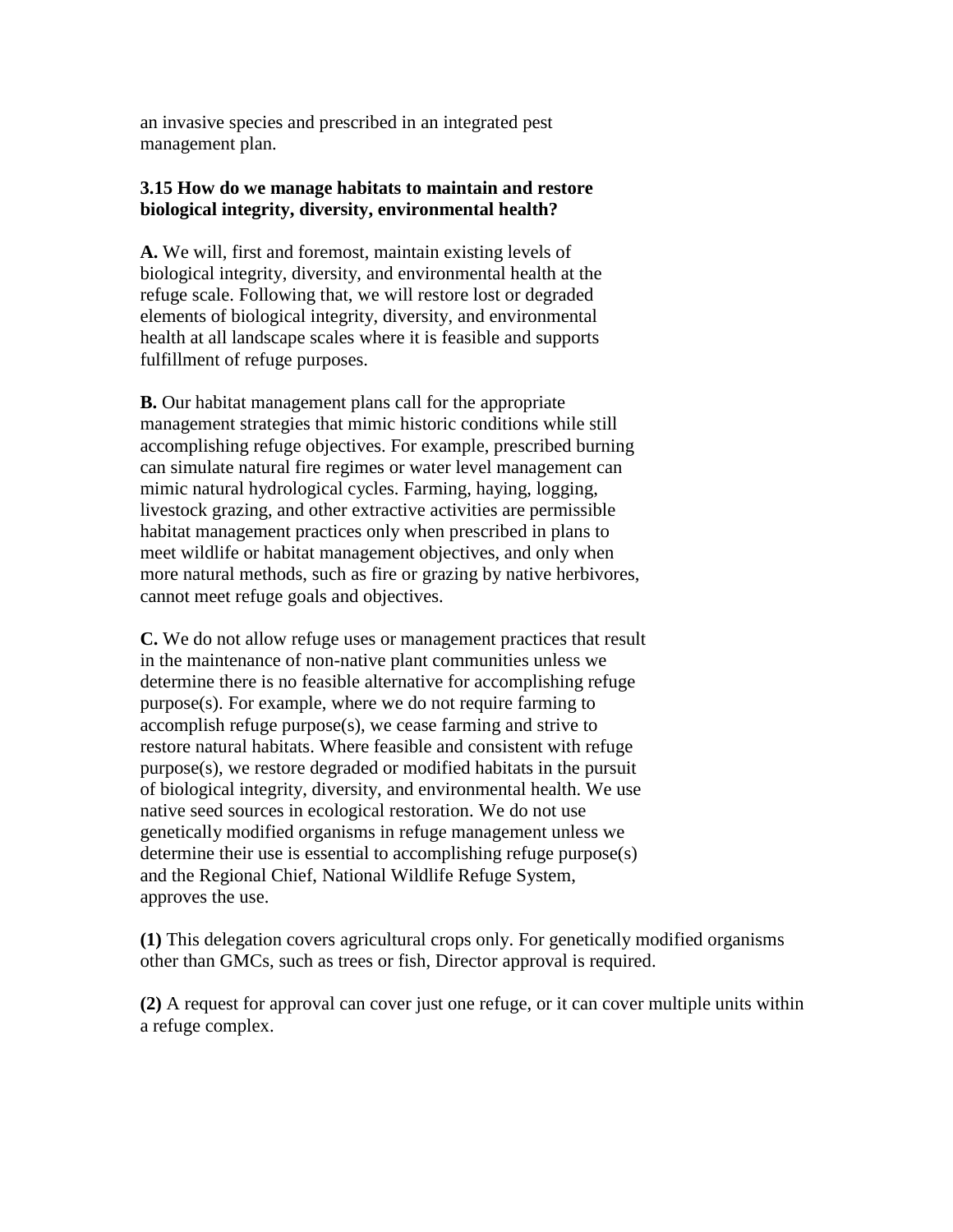## **3.16 How do we manage non-native species to maintain and restore biological integrity, diversity, and environmental health?**

**A.** We prevent the introduction of invasive species, detect and control populations of invasive species, and provide for restoration of native species and habitat conditions in invaded ecosystems. We develop integrated pest management strategies that incorporate the most effective combination of mechanical, chemical, biological, and cultural controls while considering the effects on environmental health.

**B.** We require no action to reduce or eradicate self-sustaining populations of non-native, noninvasive species (e.g., pheasants) unless those species interfere with accomplishing refuge purpose(s). We do not, however, manage habitats to increase populations of these species unless such habitat management supports accomplishing refuge purpose(s).

# **3.17 How does this policy affect the acquisition of lands for the System?**

**A.** We consider the mission, goals, and objectives of the System in planning for its strategic growth. We will take a proactive approach to identifying lands that are critical for maintaining or restoring the biological integrity, diversity, and environmental health of the System at all landscape scales. We will integrate this approach into all Service strategies and initiatives related to the strategic growth of the System. We incorporate the directives of this policy when evaluating an area's potential contribution to the conservation of the ecosystems of the United States.

**B.** We use the Land Acquisition Priority System to rank potential acquisitions once the Director approves significant expansions or new refuges. Our Land Acquisition Priority System includes components that gauge the contributions of refuges to maintaining and restoring biological integrity, diversity, and environmental health.

**3.18 What is the relationship between biological integrity, diversity, and environmental health and compatibility?** When completing compatibility determinations, refuge managers use sound professional judgment to determine if a refuge use will materially interfere with or detract from the fulfillment of the System mission or the refuge purpose(s). Inherent in fulfilling the System mission is protection of the biological integrity, diversity,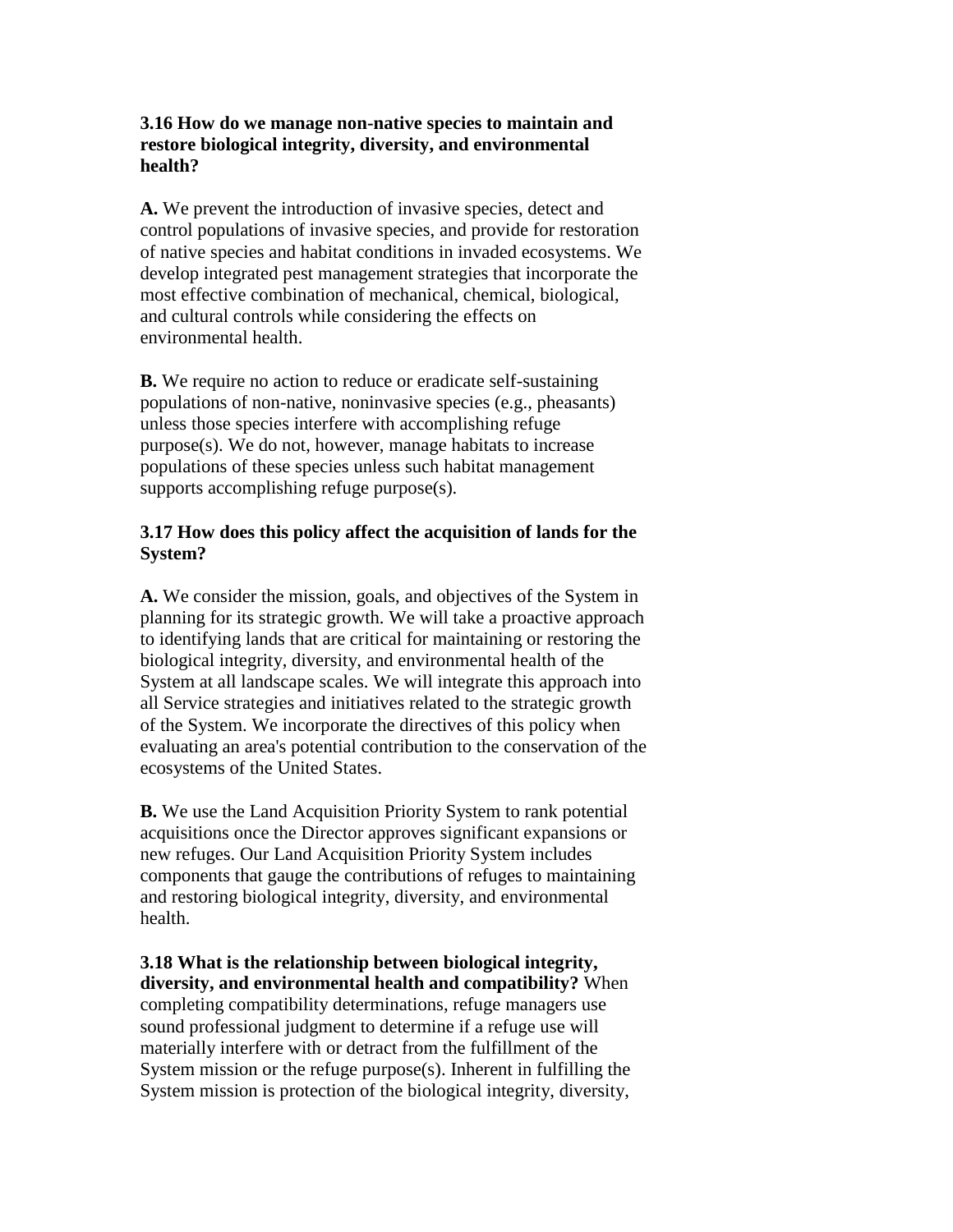and environmental health of the System. Specific policy for compatibility is found in [603 FW 2.](https://www.fws.gov/policy/603fw2.html)

## **3.19 What is the relationship between biological integrity, diversity, and environmental health and comprehensive conservation planning?**

**A.** We integrate the principles of this policy into all aspects of comprehensive conservation planning, including pre-planning guidance (see  $602$  FW 3.4C(1)(e)) as we complete plans to direct long-range refuge management and identify desired future conditions for proposed refuges (see [602 FW 1.](https://www.fws.gov/policy/602fw1.html)7D).

**B**. Refuge purpose(s) and the System mission serve as the basis for goals and objectives at all levels of the System (e.g., System, Regional, ecosystem, and refuge level). When we develop refuge goals and objectives during the Comprehensive Conservation Plan process we include goals and objectives for maintaining and restoring the biological integrity, diversity, and environmental health of the refuge.

**C**. While developing Comprehensive Conservation Plans, we make management decisions based on sound professional judgment. We subsequently evaluate the effectiveness of these decisions by comparing results to desired outcomes. If the results are unsatisfactory, we assess the causes of failure and adapt our management decisions accordingly. In part, we base management decisions on natural resource-related research that has been conducted on refuges. This type of research adds to the general body of information related to natural resource management and aids us in continually adapting our management decisions. We generally encourage natural resource-related research on refuges.

**3.20 How do we protect biological integrity, diversity, and environmental health from actions outside of refuges?** Events occurring off refuge lands or waters may injure or destroy the biological integrity, diversity, and environmental health of a refuge. Given their responsibility to the public resources with which they have been entrusted, refuge managers should address these problems. It is critical that they pursue resolution fully cognizant and respectful of legitimate private property rights, seeking a balance between such rights and the refuge manager's own responsibility to the public trust. While each situation will be different, the following is a suggested procedure which emphasizes our desire for cooperative resolutions. The time and effort expended, and the rate at which a refuge manager escalates the